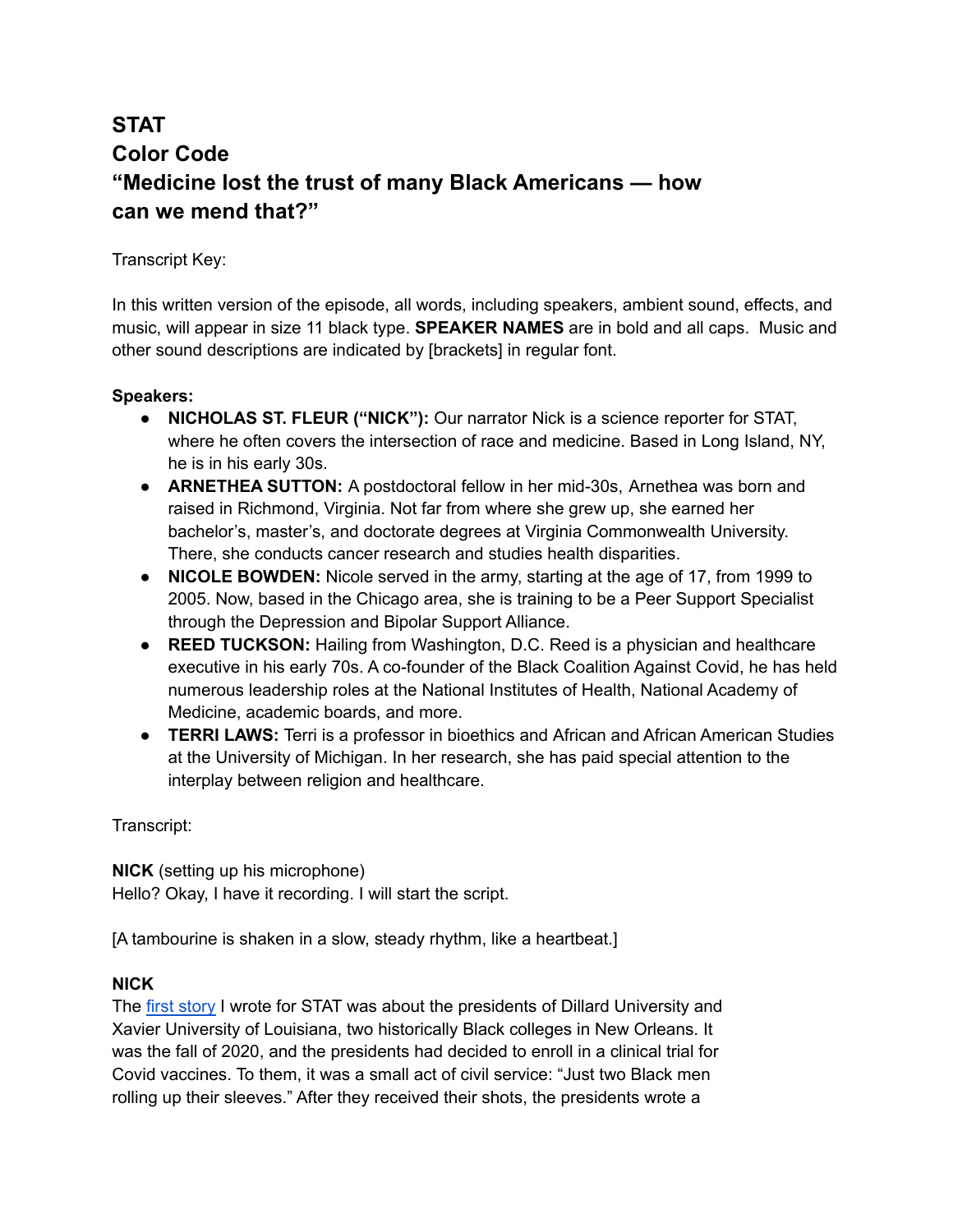letter to their communities. They suggested that maybe *everyone* should join the trial and get a shot as well.

But almost immediately, they were flooded with angry reactions on social media. They got letters and comments from people saying things like, "Our children are not lab rats for drug companies"; "How dare an HBCU do this to our people?"; and "Tuskegee, Tuskegee. Me and mine won't be first in line."

For me, it was an eye-opening moment to see this real-time microcosm of medical mistrust among the Black community**.**

[Sounds from an electric keyboard enter. A musical phrase glides back and forth across 5 notes. It's the THEME MUSIC for Color Code.]

My name is Nicholas St. Fleur. I'm a science reporter at STAT, where I focus on the intersection of race, medicine, and the life sciences. This is Color Code, a podcast where, over 8 episodes, we'll highlight the history and the current reality of antiblack racism in health care. We'll be releasing episodes every other week this spring.

We made this podcast to add to the national conversation on health equity. It's a conversation that the pandemic and our country's racial reckoning has thrust into center-stage. Through these episodes, we'll hear from patients as well as from clinicians and researchers who are trying to get *and* give good care in a deeply flawed system. This podcast is for anyone interested in helping close racial health gaps in medicine.

[THEME MUSIC rises and fades out.]

# **NICK**

From the unethical Tuskegee syphilis trials to today, Black folks have every reason to feel mistrust. The trepidation that we saw on those HBCU campuses toward the vaccine clinical trials – that was just one example. Sometimes, mistrust is borne out of an individual's interactions with the medical system. Even one traumatic experience can stick with someone for a lifetime.

#### **NICOLE BOWDEN**

I view it as changing into a monster. These blisters start popping up on my skin. They itch. It's very uncomfortable. My ears, the bottom of my feet, my hands – you know, you can hardly bend your hands. I can't wash dishes for two weeks. These are things that interfere with my daily lively activities. If you can see this mark right here, these are from…

[Nicole shows her hand.]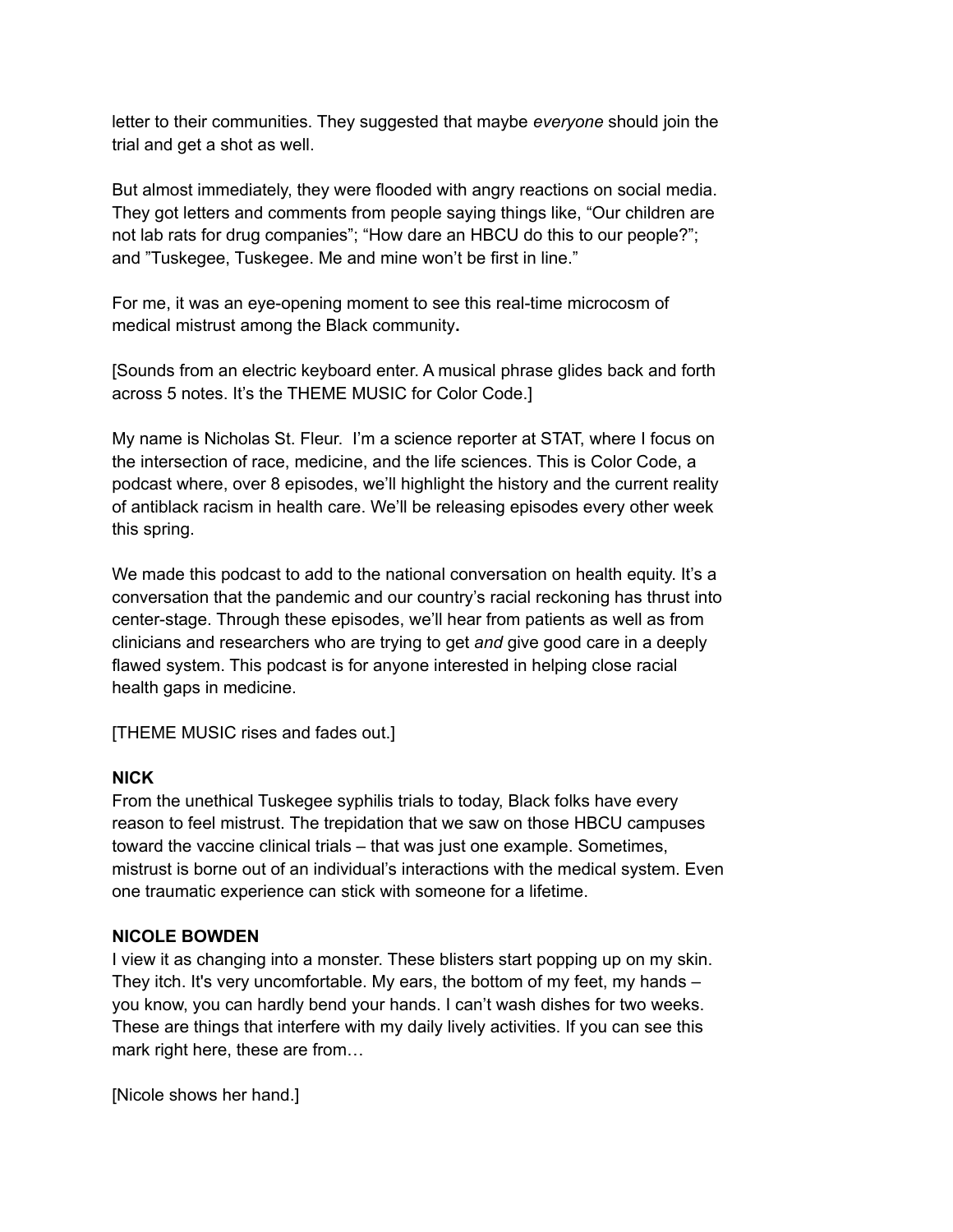#### **NICK**

Nicole Bowden served in the army in the late 90s and early aughts, enlisting when she was 17. One day, years after her service ended, she went to the VA for a birth control shot. She'd been getting the shots every few months for a while. But this time, she said something felt different.

#### **NICOLE BOWDEN**

The next day, I woke up. My throat was closing. I had an allergic reaction. They took a biopsy of the blister and said that it was my immune system – it attacked my immune system. They said I had "erythema multiforme," which I had never had a day in my life. I had never had a blister like this. And when I tell you! It's like, "Oh, well, maybe you had this already?"

Well, maybe I didn't because I've been taking depo birth control shots since I was 17 years old. I was 29, 30 years old and just now had an allergic reaction to a depo-provera shot that I've been taking for years.

10 years later, if life becomes too overwhelming for me, – or I don't know how to release my stress, and I internalize it, – it comes out in blisters. That made me mistrust them.

#### **NICK**

Nicole – she didn't know what was going on! She said she felt dismissed by doctors, and, in some cases, judged by them. They weren't answering her questions; they were trying to blame her; and she often felt gaslit. She felt she never got the answers to some of the questions she was looking for. It's a feeling that many Black patients, especially Black women like Nicole, have experienced. Black clinicians and researchers have witnessed it, as well. Sometimes, they see it from their own colleagues.

#### **REED TUCKSON**

The thing that most struck me in my training was the way in which patients with sickle cell disease were treated.

#### **NICK**

That's Dr. Reed Tuckson.

#### **REED TUCKSON**

I remember so vividly that a sickle cell patient would be in the emergency room of a major American teaching hospital in a major American city, and the nurse in the E.R. would pull these "soundproof curtains" that separate one treatment bay from another and then declare fairly loudly to the other people, "I think they're just here to get drugs."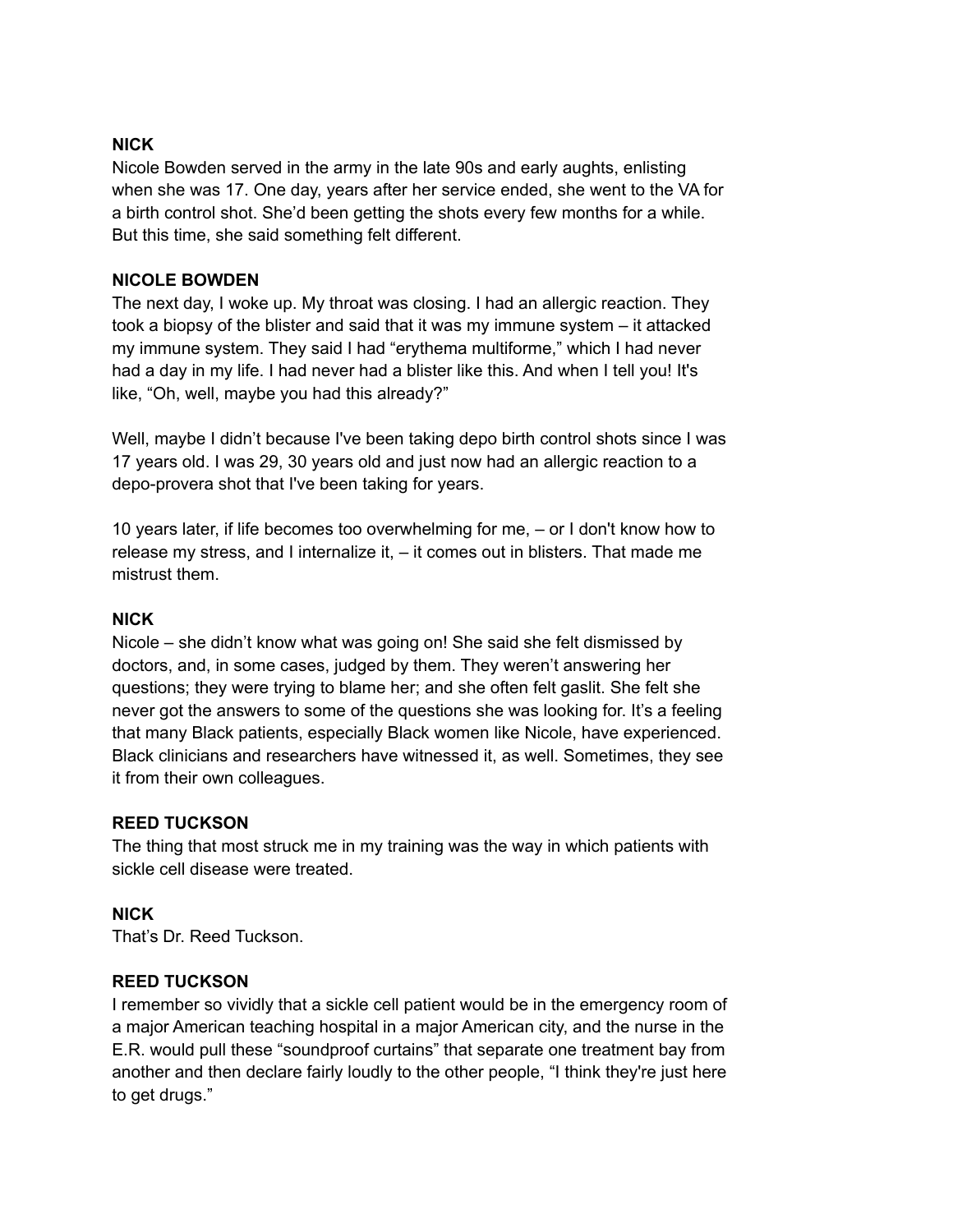Well, you know, a person with sickle cell disease usually has a chart about the size of a Manhattan telephone book if we still had, you know, telephone books. It was so clear that this person has had a long history of pain, misery and suffering, and that really was one of the most important moments in my professional career because I then knew I had to take steps to reorient that hospital, and how they took care and treated my brothers and sisters.

#### **NICK**

Reed works to repair the relationship between Black folk and the medical establishment. He's the co-founder of the Black Coalition Against Covid, an advocacy group designed to bring trustworthy, fact-based information about the pandemic *to* Black communities, *from* Black experts. So, that's meant hosting town halls with Black doctors and researchers in order to combat misinformation, especially around vaccines. He built the Coalition on the foundation of his more than 40 years in medicine.

#### **REED TUCKSON**

Unfortunately, because of the historical and contemporary experience that Black Americans have with our society, there is a built in level of distrust of elites, of institutions of our society, and, of course, of our medical community.

When tens of thousands of people are compelled to take to the city streets to scream out that their lives matter, that their dignity has to be respected, that is not – and we knew – that was not just a criminal justice issue. When we deal with voter disenfranchisement efforts across the nation, we knew that that is not just a political issue. All of these also roll up into affecting how people interact with institutions such as our health institutions.

# **NICK** is talking to **REED**.

So you had mentioned the Tuskegee experiment and such and how that has been, you know, really burned into the psyche of Black Americans in this country, in terms of, you know, the medical mistrust and such. Through numerous people I've spoken to and doctors as well, they say not only is that an issue, but the current experiences of Black people when it comes to their interactions with the medical community or doctors is also an issue. Sometimes they might go to see a doctor and feel like they're not being listened to, or they're not heard. And how does that play into this overall problem of mistrust in the Black community of the medical establishment?

# **REED TUCKSON**

There is no question that these are legitimate and real issues, and that the medical community is not different from the criminal justice or the political or other parts of America's social fabric. It is sad. I, as a physician, have observed it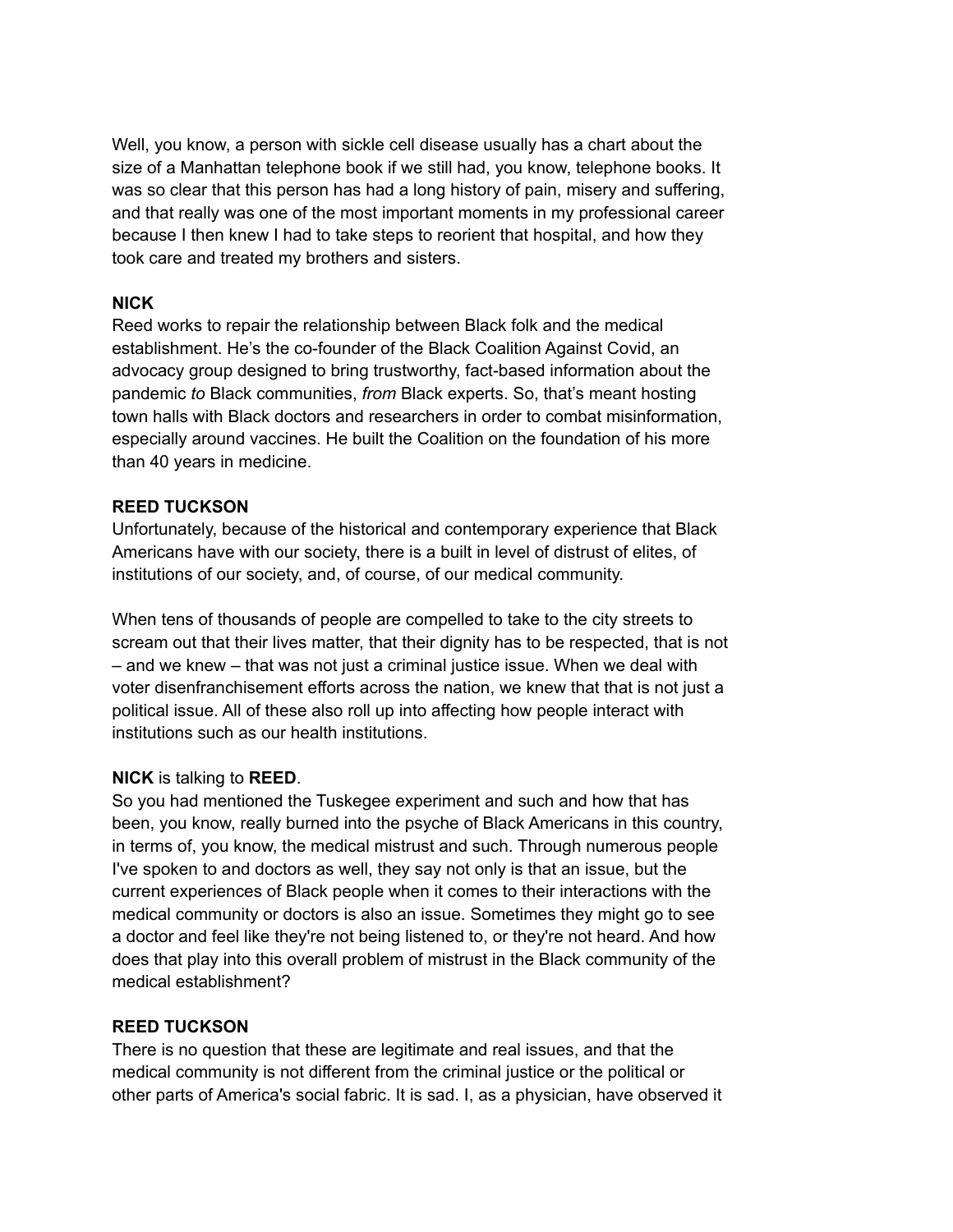personally and witnessed it and fought against it. I have worked in major white hospital institutions, and I have been dismayed by the way in which my colleagues have treated Black patients, and I have endeavored to call that behavior out and to try to rectify it.

[Notes from a synth fall like droplets of water into a rippling puddle. Soon after, Nick returns.]

# **NICK**

Physicians like Reed have long been fighting for just treatment of Black patients in hospitals. While injustice is spread across the country, communities within a state, a city, or even a neighborhood may often have specific historical memories and present-day experiences of mistreatment.

# **NICK starts an interview.**

Well, hello there, Arnethea Sutton. How are you doing? Tell me a little bit about who you are and how your day has been going, kind of as an intro here.

# **ARNETHEA SUTTON**

Hi, I'm Arnethea Sutton. And thank you for pronouncing my name correctly. And I am in Richmond, Virginia…

# **NICK returns as narrator.**

Arnethea is a postdoctoral fellow at Virginia Commonwealth University. She's been in the community for over two decades, having studied and worked at VCU, where she earned her bachelor's, her master's, *and* her PHD. Most of her work focuses on racial disparities in breast cancer. But she also studies medical mistrust.

# **ARNETHEA SUTTON**

I feel like some people just consider it this kind of loosey-goosey concept. Medical mistrust impacts outcomes, period. You know, people will not engage in the medical system because of their lack of trust in the medical system. And that's not that individual's problem – as healthcare providers, that's our problem.

# **NICK**

For many people who live around the VCU medical system, that distrust – it runs deep.

# **ARNETHEA SUTTON**

We had, at one point, segregated hospitals, and there were vast differences in the actual facilities and the actual care that people received. And this wasn't that long ago. So people that I know very well remember being treated at this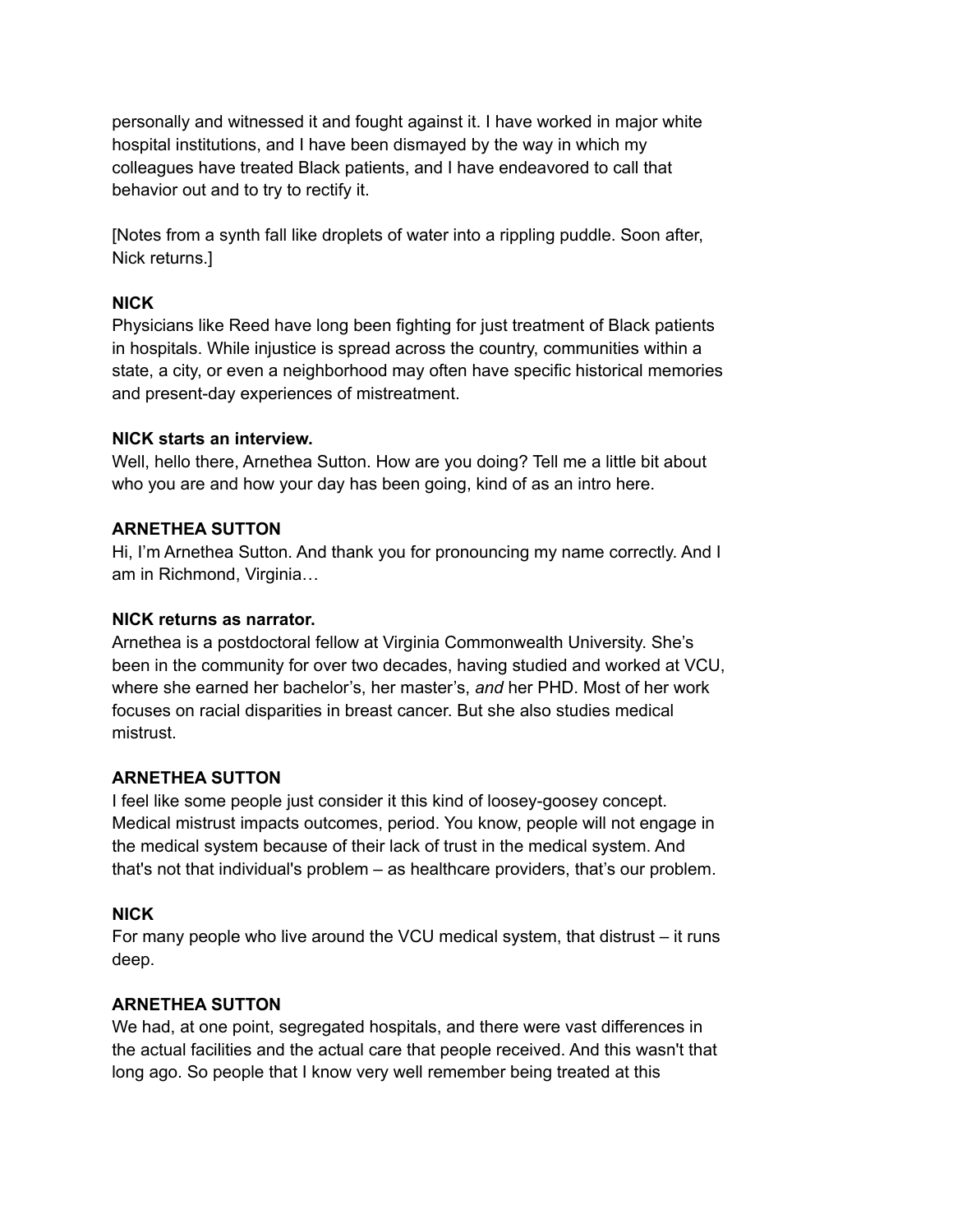hospital, and remember being told, "Don't walk past VCU after a certain hour or someone will snatch you for medical experimentation," etc.

# **NICK**

In 1994, a ghastly discovery gave historical fuel to that fear. During construction for a medical school building at VCU, workers uncovered the remains of about 50 people, mostly of African descent and most likely enslaved people. These Black bodies were stolen from their graves and used as cadavers for medical students in the mid-1800s. When the students were done eviscerating the bodies, the remains were thrown into nearby wells.

#### **We listen in on NICK interviewing ARNETHEA.**

Tell me a bit about knowing that history, because as you said, you had to go and learn that history. Now knowing that history, how does that change or inform the way that you do your outreach now?

# **ARNETHEA SUTTON**

Well one, it's great because it's not a shock factor anymore. So at first, where I would engage individuals in different studies or even in some education, I would go to some churches and educate. And they would bring up some things that occurred in Richmond or with VCU, and I would sit there and be in shock. And yet I'm wearing a VCU shirt. You know, that's unacceptable.

# **NICK continues with the interview.**

Obviously, VCU isn't alone in this. There is, you know, a history of institutions who have mistreated Black folk, especially in this country. Has VCU taken steps towards acknowledging these faults in their paths? Have they either done enough, or what would that look like? What would atonement look like?

# **ARNETHEA SUTTON**

So the first thing you said was "acknowledge," which, I have to say, you know, VCU has definitely acknowledged what they've done. And, you know, there are lots of institutions now who can't even get that close. Like, they know it, and they skirt around it, but it's like, no: Just explicitly state this is what we did, and this was wrong, and this is what happened.

# **NICK reprises his role as narrator.**

The university set up a small [exhibit](https://news.vcu.edu/article/2021/09/vcu-panels-commemorate-19th-century-human-remains-found-in-an-mcv-campus-well) to tell the story of the East Marshall Street Well. Four panels hang on a wall inside the building where the discovery was made. Each panel details a period in the history of the bodies, from the 1840s to present day. In the text, the school acknowledged their past mistakes, their insensitivity during the discovery, and their plans to rebury the bodies. These are small steps towards repairing the institution's relationship with the Black community.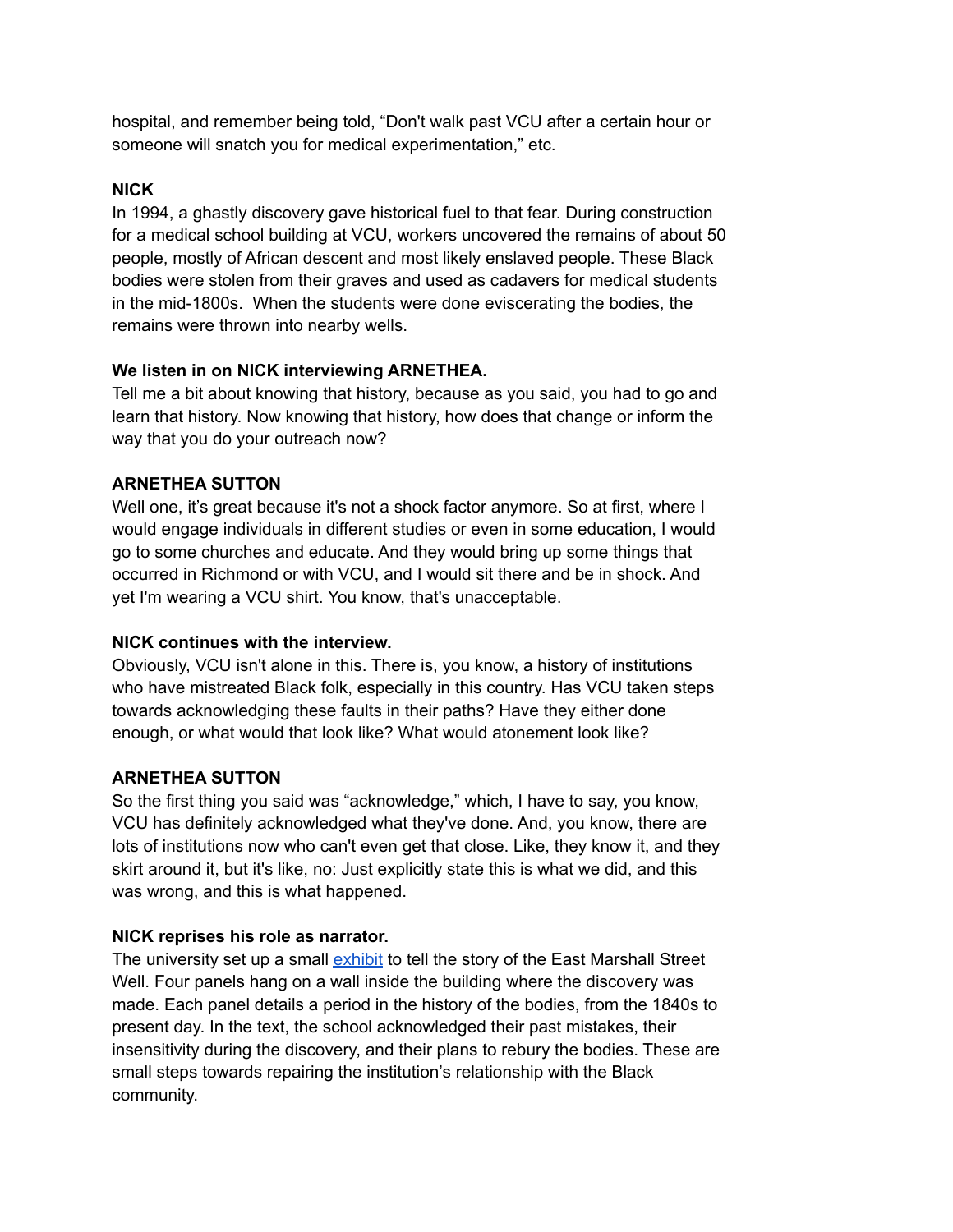# **ARNETHEA SUTTON**

VCU has done a lot over the last, I guess, almost 30 years now, working with the community to figure out, like, "How do we address this?" But, you know, that's just one story…

#### **NICK**

That history – it stays with people and affects how they interact with the institution today. It's hard to forget that. The bones in the wells, or "limb pits" as they were called, gave credence to many Black folk in the community that their mistrust in VCU was *not* misplaced. But you don't always have to go back into history to find incidents that make people feel cautious or unsafe in hospitals. As a Black woman, Arnethea has her own personal experiences with healthcare that leave her wary.

#### **ARNETHEA SUTTON**

I mean, I have a mistrust of the medical establishment, and I'm a researcher. And part of mine is just how I've seen providers treat my family members. My mother called me crying one day in the emergency room. "Something's wrong. They're not listening to me. The doctor has not been, and every time he comes in, he just leaves out."

And so I had to drive two hours away to go to my mother's bedside. And I say – you know, I use the term, "Try to flex." Like, okay, hey.

And then my mom was like, "My daughter's a doctor," and I'm thinking, "Oh God, don't start." But it's sad that we have to do things like that to try to get quality care. And that's why I said: So I think there's still a lot more for us to try to understand with regard to where mistrust comes from in certain communities, and trying to understand it in the present-day context to help us with regards to trying to eliminate it.

#### **NICK**

It's hard to overstate the impact that centuries of unequal care and abuse can have on a community.

# **ARNETHEA SUTTON**

A young lady I worked with when I worked for the health system – her mother worked up the street, and she had a medical emergency, and she got a phone call. And I just remember her mother saying, "Make sure they don't bring me there." Now, mind you, she's literally a couple of blocks away from the health system, and yet she wanted to go somewhere that was probably about 15 to 20 minutes away because her mother had said, "Don't go there."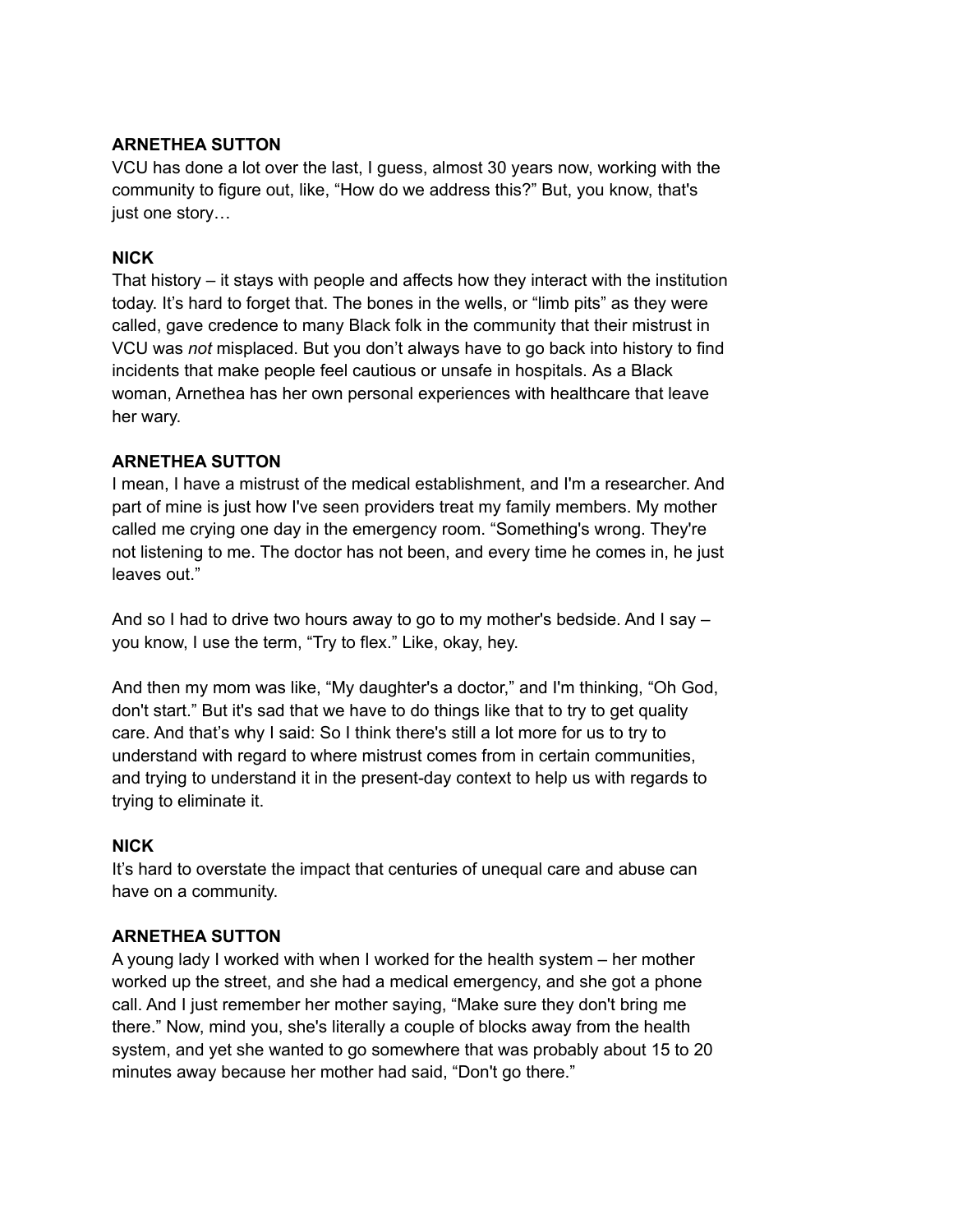And so these are very palpable real stories that you're hearing from people. People's perceptions of things – you got to remember people's perceptions of the reality. And that's the way it's going to play out because that's what's been going through their family and their communities, then that's their lived experience.

### **NICK** is talking to **ARNETHEA.**

So as someone who's been in the community for 20 years, as you said, do you feel that you are kind of like a – the term we hear a lot is "trusted messengers," people who have the trust of their community. Do you feel that's where you are right now?

# **ARNETHEA SUTTON**

I do. I like to think so. I like to think so. That's an interesting question to ask somebody, like, "Yeah, of course I am." No, yeah, I really do.

For the last 10 years or so I've been very intentional about sharing messages about health in general. And so, you know, I do attend a very nice-sized church within the city. And so I definitely do work there. And then through my church, I've had opportunities to do things with other churches. Anything from, yeah, blood donation to sickle cell disease to just talking about cancer and prevention and health disparities. And so, you know, I've had opportunities. People reach out to me to ask me questions – what I think about this. You know, I have to constantly remind people that I'm not a physician, so I can't diagnose you, even though I guess I've become trusted for that, even though I shouldn't be.

[A synth zooms into earshot. It passes like a train.]

# **NICK**

Trusted messengers can be key figures in rebuilding trust. They often acknowledge that there are valid reasons that people would NOT trust medical systems. For many, the Church is *the* essential trusted messenger.

# **TERRI LAWS**

People don't walk around, you know, sort of saying, "Oh, I don't want to be healthy." Nobody does that, right? But what they *do* do is say, "I want to be healthy, but I want to be healthy on my own terms," or "I want to be healthy because I believe you care about me."

#### **NICK**

That's Dr. Terri Laws, an assistant professor of African and African American Studies at the University of Michigan. Part of her research stands at the intersection of religion and health care, which was not an intersection I was used to hearing about.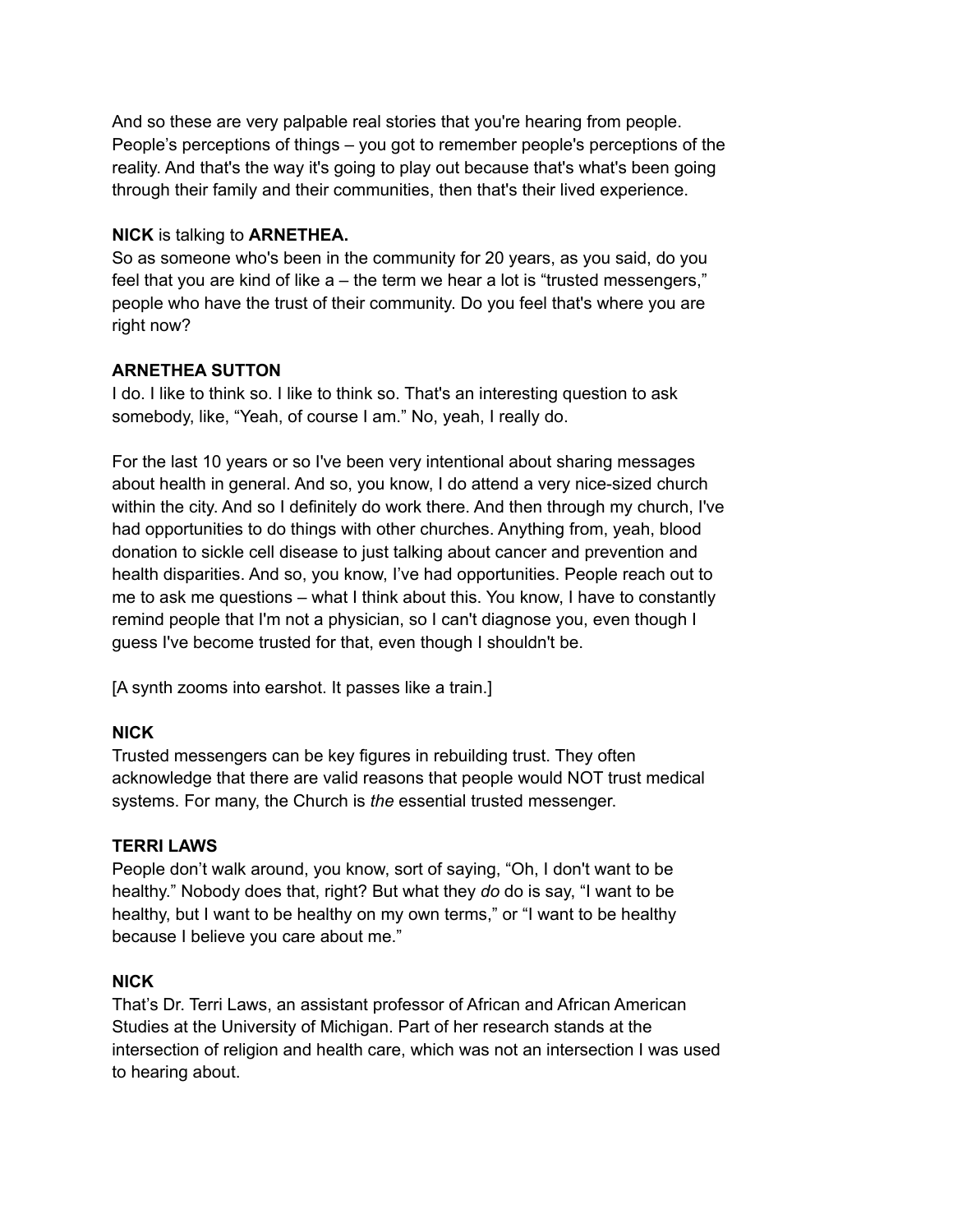#### **TERRI LAWS**

I actually went to seminary, and when I went to seminary, we were reading a passage that I saw as essentially exchanges in the Bible itself that were really about health care and access to health care. And of course, some of my colleagues were like, "You're reading into the Bible," and I didn't feel that way. I just felt like, no, what we're missing is how even in ancient wisdom, there is a need to serve others. And that includes health care.

#### **NICK**

To Terri and many others, it's long been an important part of a pastor's role to talk about health.

#### **TERRI LAWS**

The history of Black pastors in America is that they don't just serve in the pulpit. They serve the community as translators. They were often some of the most educated persons in the community. This is from slave time and reconstruction.

#### **NICK** talks to **TERRI.**

What do you say to people who may not, you know, look like the community they serve, especially, like, white doctors, but who want to be trusted messengers? What do they need to know? What do they need to learn?

[A familiar broken chord – the music of falling water droplets – returns. We heard this song before Nick started his interview with Arnethea Sutton.]

#### **TERRI LAWS**

I always say, please do understand when I'm talking about cultural competence, and this is across racial ethnic groups — understand the role of elders. Understand the role of the community. Community messengers – they are trusted, but they are serving multiple roles. Never think of a physician, only as a physician.

Whatever the question is, justice always has to be the answer. And justice being: How do we distribute the social goods that impact all of us? And excellent health is a social good, but it is not created by the individual alone.

#### **NICK**

For Nicole, her experience in the army plays a big role in her mistrust towards medicine.

#### **NICOLE BOWDEN**

Okay, so then, I'm 17, and I go to the military, and I'm being shot up, which is everything. You walk through a line, and you're just hoping you and your arm, like… what are you giving me? You know, "Face forward. Eyes straight." And, I think that was my first sense of mistrust, because I'm asking you, "What are you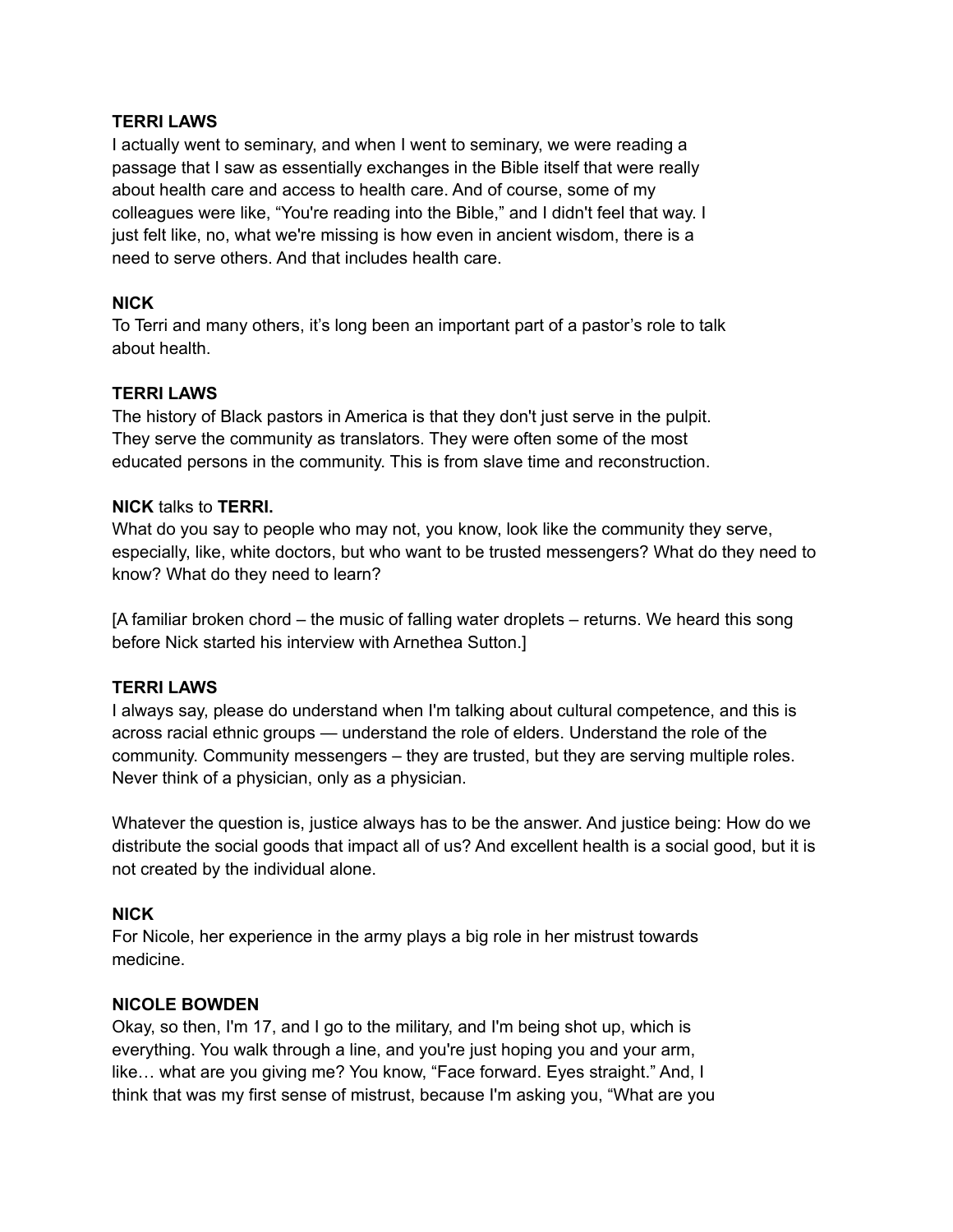putting inside of me?" And you can't tell me. You tell me to look forward and keep my eyes straight ahead.

#### **NICK**

As an adult, she sought mental healthcare from the Veterans Affairs (VA). But that experience was similarly troubling for her.

#### **NICOLE BOWDEN**

You know, I developed PTSD. And then, going back to the VA for mental help – so it was physical at first, [and] now, on the mental side. Now you're just trying to give me pills.

"Take this. Try this."

Well, I can't really function. These have me, you know, so groggy and so down. I'm waking up, like I'm having a hangover.

"Oh, just keep taking it. It'll get better."

Well, no, what is this doing to my body? Hold on. Hold on.

I shied away from the VA for a long time. I went, I served, and this is what's free to me. And I can't afford a better insurance, so it's either public aid or the VA.

# **NICK**

Today, Nicole is seeking therapy outside of the VA. When she's meeting a potential new therapist, she's hoping for a shared understanding of race, gender, and other life experiences or past trauma.

#### **NICOLE BOWDEN**

First of all is… you looking at the person, and they look like you. First and foremost. But not only look like you: They've experienced some of those things that you've experienced. They can relate.

#### **NICK**

You know, in some cases, a therapist can be a trusted messenger. There's an intimate connection between counselor and client.

#### **NICOLE BOWDEN**

I connected to her experience, you know? She could relate to me. She'd been through an experience – not maybe mine, but she's been through something that can connect. So she's been through it, right? She's been through it, so she can go back and tell somebody about it. That was – that's the difference right there.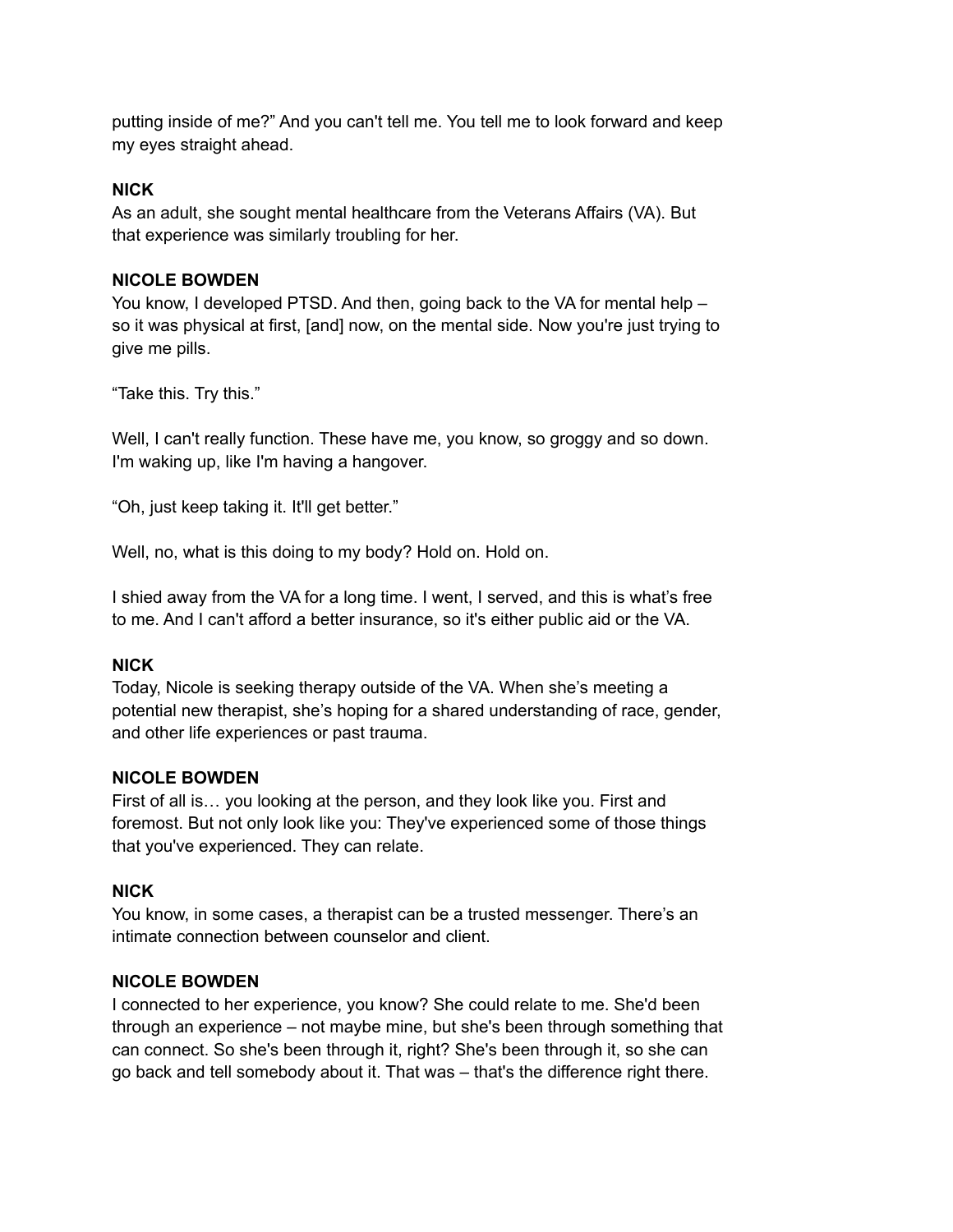#### **NICK** opens up to **NICOLE.**

Personally, I feel like you and I kind of connect over that in that: I'm early in my search looking for a therapist as well or someone who could kind of relate to me on those levels. So actually last week, I kind of had a consultation or an interview with a gentleman who is, you know, a Black therapist as well as a professional kind of executive coach as well. And through that talk, I kind of felt like that was something that I was interested in or looking for, because one, as you said, like, you know, he looked like me, but he also kind of runs a service aimed towards Black men, especially Black men in the professional world. And that's something that I didn't realize connected so well with me. I had seen a therapist once in college, and it was just an experience where I only saw him once, maybe twice, and it just kind of turned me off from the whole thing.

And, you know, for myself, now that I'm at that point where I kind of finally feel like, "Okay, maybe I should, you know, seek out someone to just talk to." I'm definitely in a similar position where I'm seeking out someone who does look like me, who could relate to some of those things where, you know, I don't have to explain what a microaggression is or something – someone who understands that.

[Reflective music with a sparkly synth plays in the background.]

### **NICOLE BOWDEN**

Right, and you know, I want to take it back to why I connect so much, and maybe her training is maybe a little different also. Because, you know, she's a trauma-informed therapist. You know, she's dealt with people that's dealt with traumatic experiences. And maybe she's even been through some traumatic experiences.

# **NICK** continues speaking with **NICOLE.**

How would you describe yourself right now in terms of your relationship with, you know, doctors and the medical institution?

# **NICOLE BOWDEN**

Yeah, I used to say powerless, but now I know that there's a strong word called "advocacy," right? There's a strong word called "advocacy." And we have voices, right? So, getting with organizations that amplify the peer voice – just being out there, being educated, being a voice, getting out there, and being in spaces to be heard, okay? That's how a change is going to come.

# **NICK**

Trusted messengers can create more trusted messengers. Through the Depression and Bipolar Support Alliance, Nicole is training to be a peer support specialist. As she continues to fight for herself within the medical system, she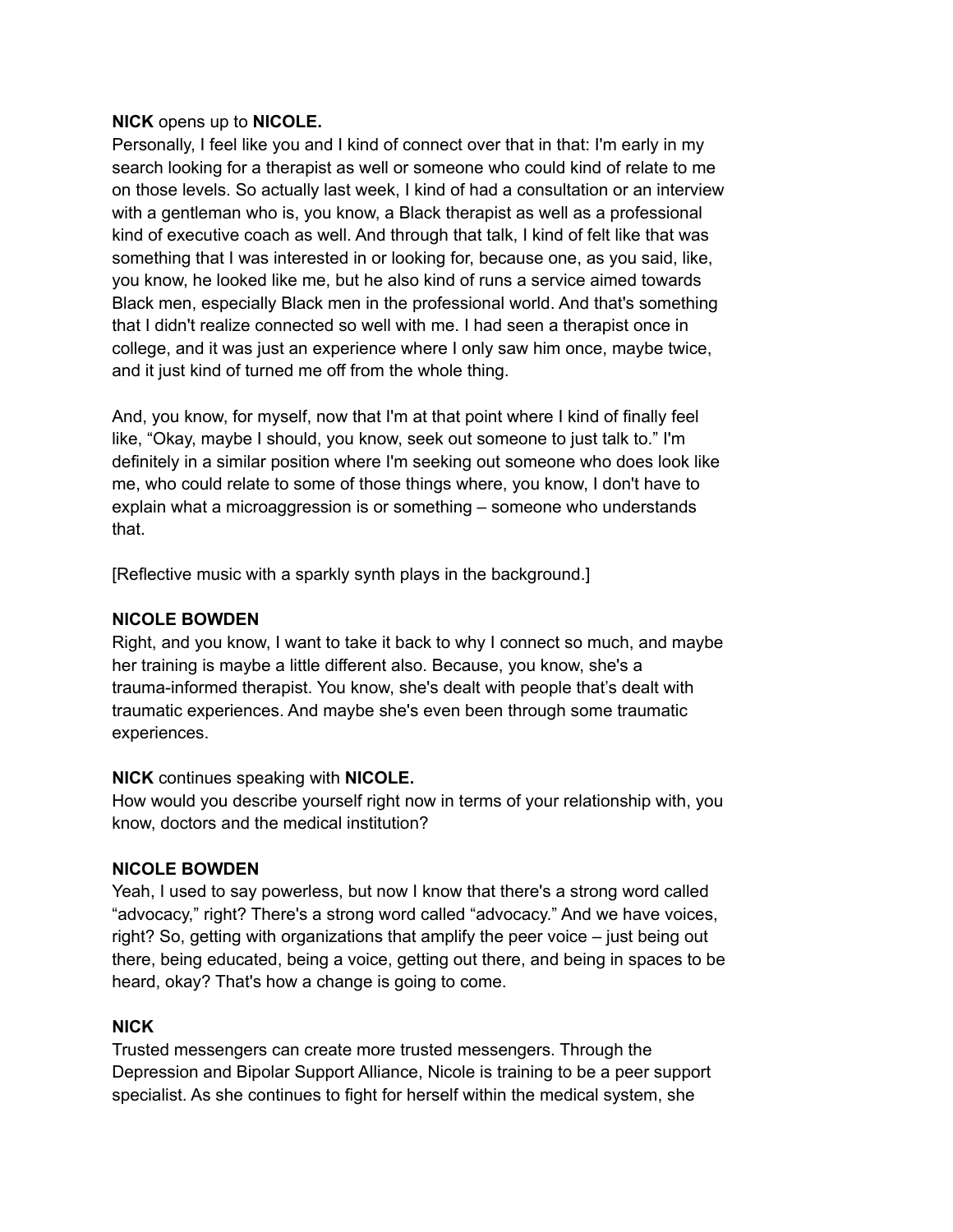wants to serve as a trusted messenger to people like her. By using her own lived experiences as a touchstone, she's helping people who are dealing with similar mental health issues.

# **NICOLE BOWDEN**

To me, I see them like, as that helper, you know. They would be that person that, "Hey, I've been through this before. I can relate to you. I want to help you in reaching your goals, whether that be advocating with you for medical access to your provider, whether that be getting transportation to your appointments, whether that be helping you get set up with the therapist – helping you reach those goals that's going to keep you living that self-directed life because everybody's journey is different.

You know, this thing called "recovery" is not linear. It's not a one-line thing. Everybody is going at it at their own pace in their own way.

# **NICK**

The upsetting or even traumatic experiences Black people often face within medical systems can create distrust. But people who share in those experiences have an intimate knowledge of how others are feeling. And they can help them find the care they need. For *Reed*, he was able to utilize his experiences as a trusted messenger and lean on other trusted messengers to help get Black communities vaccinated.

# **REED TUCKSON**

And so we had to work very hard to get doses into the Black community itself. And having trusted institutions, like Black churches, Black community organizations, partnering with medical administrators to be able to hold these vaccine clinics and getting people vaccinated in the community itself. That was a very important learning, a very important initiative, and a very important opportunity to get more Black folks vaccinated.

# **NICK**

Reed and other trusted messengers face many challenges in trying to restore trust. But an all-too important mission compels them to keep moving forward.

# **REED TUCKSON**

I am given hope because I have an undying love for Black people. And through that undying love for Black people and undying love for all people – I remember the great civil rights warrior named Ella Baker down South during the civil rights era, and she fought so hard for Black civil rights. And Ella Baker is one of the great heroes of the movement, and I remember her saying one day, so clearly, "I ain't no ways tired." And I'll tell you what: There's too much at stake, too much at stake, too many lives at stake, too much pain and misery at stake.